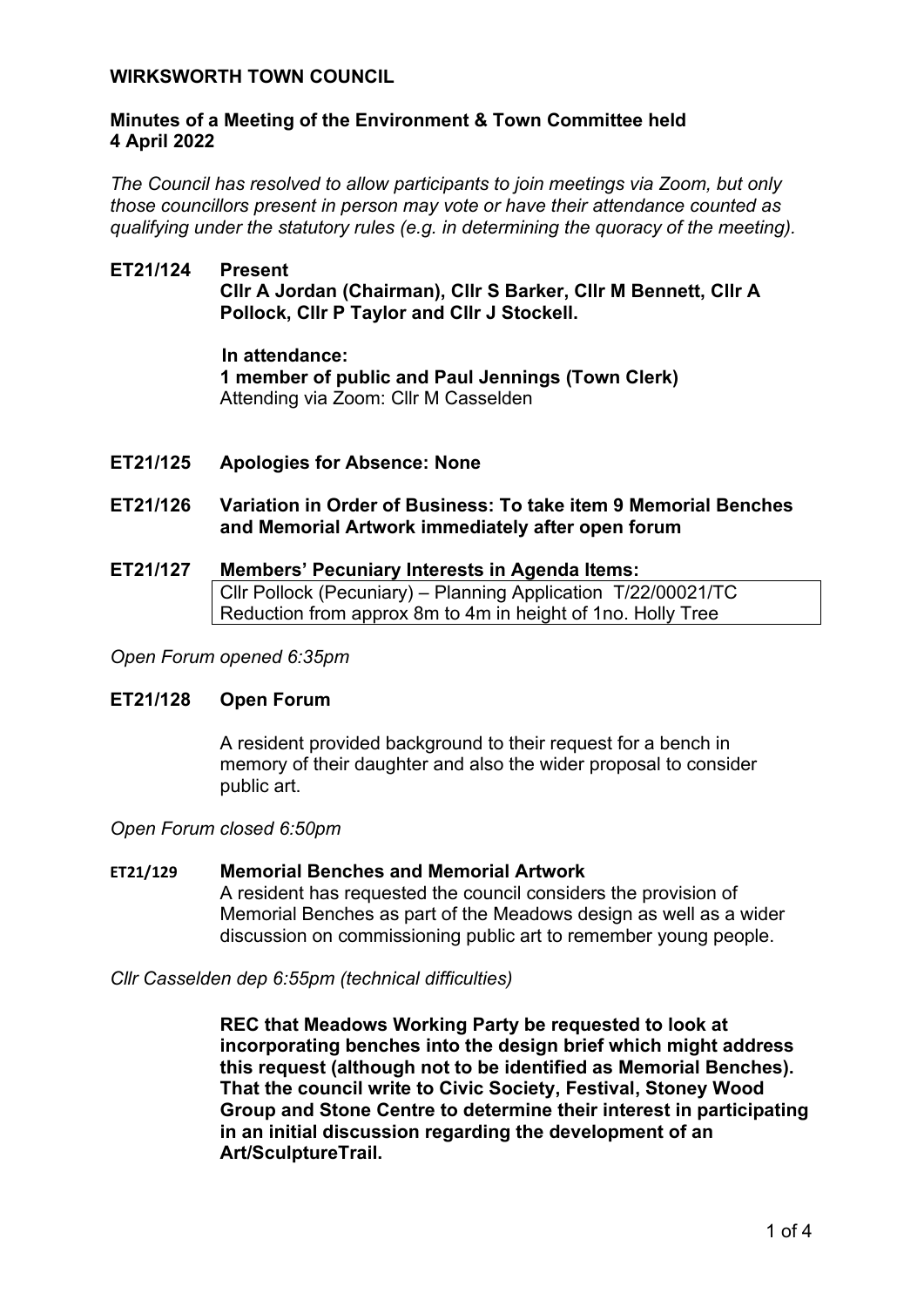**ET21/130 Minutes: The minutes of the meeting of the Environment & Town Committee dated 7 March 2022 were confirmed as a correct record.** 

## **ET21/131 Electric Car Charging Points**

Proposal that the Town Council support the installation of one or more charging points in Bolehill and Steeple Grange, and look to district and county for supporting finance

**REC that the Town Council write to DDDC and DCC seeking the installation of an EV charging point in Steeple Grange/Bolehill (BIG are currently identifying a suitable site).** 

### **ET21/132 Trial of Speed Indicator Devices in Derbyshire**

The Police and Crime Commissioner (Angelique Foster) has announced grant funding to support the installation of new devices by Town and Parish Councils.

**REC that the Town Council write to PCC thanking them for the scheme but stating that as a Town Council we do not have the resources to fund the installation of Highway equipment ( which is a matter for the County to fund and maintain).** 

#### **ET21/133 Raven Sculpture**

The Town Council agreed to support the installation, this has now been completed. The original request, council resolution, agreement, licence application and testing were undertaken on the assumption of a single raven, but two ravens have been installed.

**REC that the Clerk draw up revised documentation which covers the "Raven Installation", removing any reference as a singular article.**

**That the Clerk draw up a draft process for future installations to build on the lessons learnt from this.**

### **ET21/134 Town Plan**

Full council (min.C21/105) referred back for further discussion recommendation

ET21/115

REC that the Town Council establish a working party to determine the structure of the plan and then research and collect information to aid the preparation of the plan.

To consider the proposal (made during Full Council open forum on 21/2/22) to establish a Town Plan (not Neighbourhood Plan) to "plan for what people want Wirksworth to be in 10/15 years, to protect the identity of the town and provide a strategic plan to achieve this".

**REC that the plan be renamed "Community Plan" to more clearly differentiate this work from the Neighbourhood Plan (which is a statutory document within the planning system).**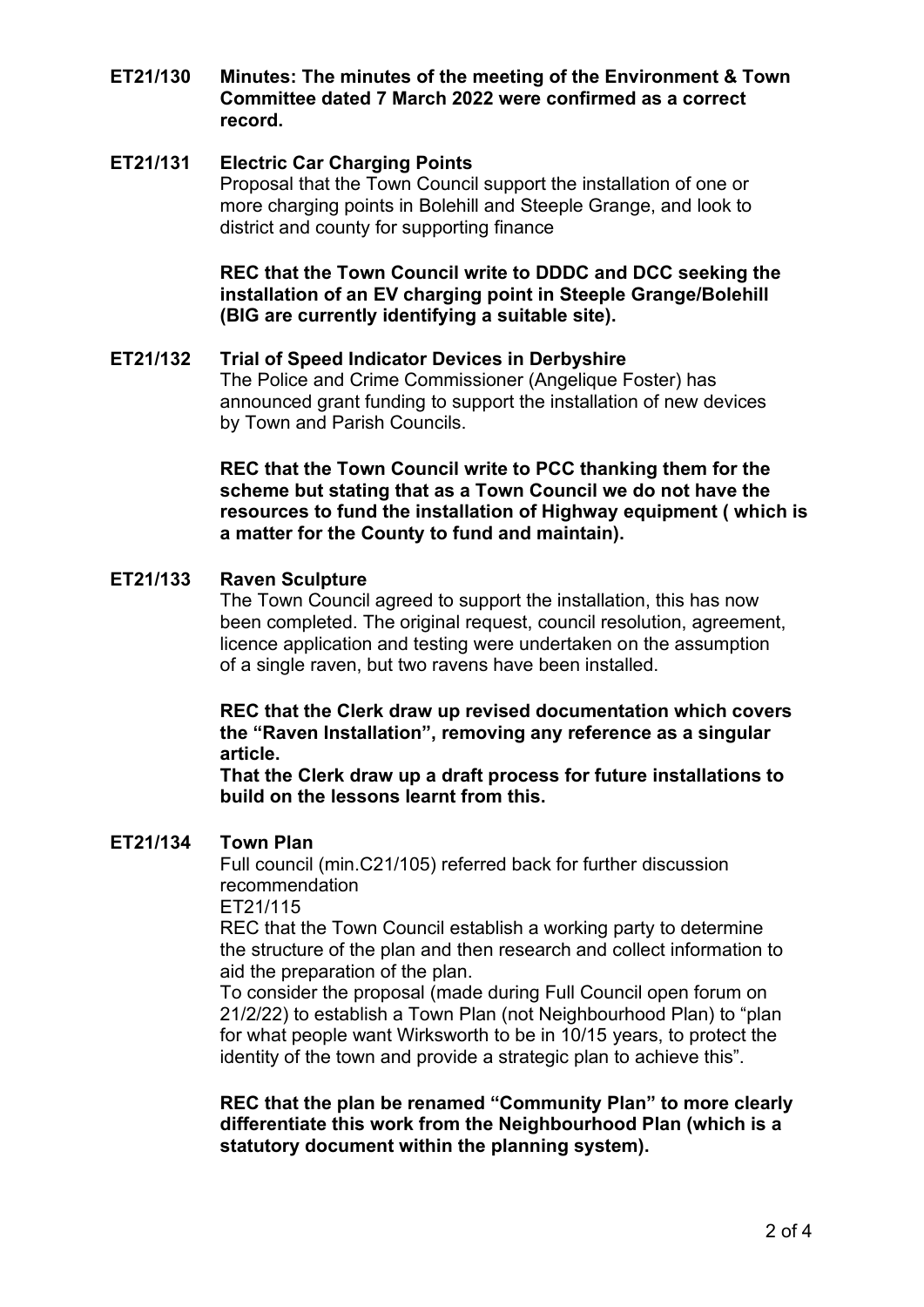# **ET21/135 Support Local**

It is proposed that a more proactive acknowledgement be made of the Town Council's (currently informal) policy of purchasing locally where possible. A statement could be added to officer email signatures and to the website similar to..

"It is Wirksworth Town Council's policy to use local suppliers and contractors wherever possible to support those who live and work in the area. This helps boost the local economy and reduces the miles travelled and therefore, our carbon footprint."

# **REC that the proposal be adopted.**

| <b>Planning Applications received</b><br>ET21/136                                                |                |                                                                                                                                               |  |
|--------------------------------------------------------------------------------------------------|----------------|-----------------------------------------------------------------------------------------------------------------------------------------------|--|
| 1                                                                                                | T/22/00025/TCA | Remove diseased bough of 1no. ash tree that overhangs pavement, road and power                                                                |  |
|                                                                                                  |                | line and pollard to approx 8 feet from ground of 3no. ash tree (previously trimmed by                                                         |  |
|                                                                                                  |                | Western Power)   Peakstones, The Lanes, Bolehill Matlock Derbyshire DE4 4GJ                                                                   |  |
|                                                                                                  |                | WTC - No comment, However Wirksworth Town Council has declared a Climate Emergency and therefore                                              |  |
|                                                                                                  |                | supports any development or change that seeks to reduce the carbon footprint                                                                  |  |
| $\overline{2}$                                                                                   | T/22/00021/TCA | Reduction from approx 8m to 4m in height of 1no. Holly Tree                                                                                   |  |
|                                                                                                  |                | 15 Gorsey Bank Wirksworth Matlock Derbyshire DE4 4AD                                                                                          |  |
| WTC - No comment, However Wirksworth Town Council has declared a Climate Emergency and therefore |                |                                                                                                                                               |  |
|                                                                                                  |                | supports any development or change that seeks to reduce the carbon footprint                                                                  |  |
| 3                                                                                                | T/22/00015/TCA | Removal to ground level and possible removal of stump to 1no. Juniper T1 and 1no.<br>Conifer T2   31 Wash Green Wirksworth Derbyshire DE4 4FD |  |
| WTC - No comment, However Wirksworth Town Council has declared a Climate Emergency and therefore |                |                                                                                                                                               |  |
| supports any development or change that seeks to reduce the carbon footprint                     |                |                                                                                                                                               |  |
| 4                                                                                                | 22/00173/FUL   | Replace existing rooflights each measuring 28inch x 33inch with similar size                                                                  |  |
|                                                                                                  |                | conservation roof windows   29 West End Wirksworth Derbyshire DE4 4EG                                                                         |  |
| WTC - No comment, However Wirksworth Town Council has declared a Climate Emergency and therefore |                |                                                                                                                                               |  |
| supports any development or change that seeks to reduce the carbon footprint                     |                |                                                                                                                                               |  |
| 5                                                                                                | 22/00189/FUL   | Alterations to dwelling and replacement garden store   3 Little Bolehill Bolehill Matlock<br>Derbyshire DE4 4GR                               |  |
| WTC - No comment, However Wirksworth Town Council has declared a Climate Emergency and therefore |                |                                                                                                                                               |  |
| supports any development or change that seeks to reduce the carbon footprint                     |                |                                                                                                                                               |  |
| 6                                                                                                | 22/00180/FUL   | Change of use of land to a commercial wood yard (Class E) and the erection of welfare                                                         |  |
|                                                                                                  |                | and storage buildings with associated landscaping  Land Adjacent Ashleigh House,                                                              |  |
|                                                                                                  |                | Ravenstor Road Wirksworth Derbyshire                                                                                                          |  |
| WTC - No comment, However Wirksworth Town Council has declared a Climate Emergency and therefore |                |                                                                                                                                               |  |
| supports any development or change that seeks to reduce the carbon footprint                     |                |                                                                                                                                               |  |
| 7                                                                                                | 22/00183/FUL   | First floor side extension                                                                                                                    |  |
|                                                                                                  |                | 25 Yokecliffe Avenue Wirksworth Matlock Derbyshire DE4 4DJ                                                                                    |  |
| WTC - No comment, However Wirksworth Town Council has declared a Climate Emergency and therefore |                |                                                                                                                                               |  |
| supports any development or change that seeks to reduce the carbon footprint.                    |                |                                                                                                                                               |  |
| 8                                                                                                | 22/00259/PDE   | Application for Larger Home Extension - Single storey rear extension projecting 4.5m                                                          |  |
|                                                                                                  |                | from rear wall with a maximum height of 2.3m to replace conservatory                                                                          |  |
|                                                                                                  |                | 7 Mountford Avenue Wirksworth Matlock Derbyshire DE4 4AT                                                                                      |  |
| WTC - No comment, However Wirksworth Town Council has declared a Climate Emergency and therefore |                |                                                                                                                                               |  |
| supports any development or change that seeks to reduce the carbon footprint.                    |                |                                                                                                                                               |  |
| 9                                                                                                | 22/00247/FUL   | Erection of a single storey lean-to, two storey bay windows and installation of french                                                        |  |
|                                                                                                  |                | windows at 24 New Road Bolehill Matlock Derbyshire DE4 4GL                                                                                    |  |
|                                                                                                  |                | WTC - No comment, However Wirksworth Town Council has declared a Climate Emergency and therefore                                              |  |
|                                                                                                  |                | supports any development or change that seeks to reduce the carbon footprint.                                                                 |  |
| 10                                                                                               | 22/00246/FUL   | Erection of porch                                                                                                                             |  |
|                                                                                                  |                | 13 Beech Court Wirksworth Matlock Derbyshire DE4 4FX                                                                                          |  |
| WTC - No comment, However Wirksworth Town Council has declared a Climate Emergency and therefore |                |                                                                                                                                               |  |
|                                                                                                  |                | supports any development or change that seeks to reduce the carbon footprint.                                                                 |  |
| 11                                                                                               | 22/00245/CLPUD | Certificate of Lawful Proposed Development - Reconfiguration of window and external                                                           |  |
|                                                                                                  |                | door arrangements and the installation 3 no. roof lights                                                                                      |  |
|                                                                                                  |                | Kettlebrook House Wash Green Wirksworth Matlock Derbyshire DE4 4FD                                                                            |  |
| WTC - No comment, However Wirksworth Town Council has declared a Climate Emergency and therefore |                |                                                                                                                                               |  |
| supports any development or change that seeks to reduce the carbon footprint.                    |                |                                                                                                                                               |  |